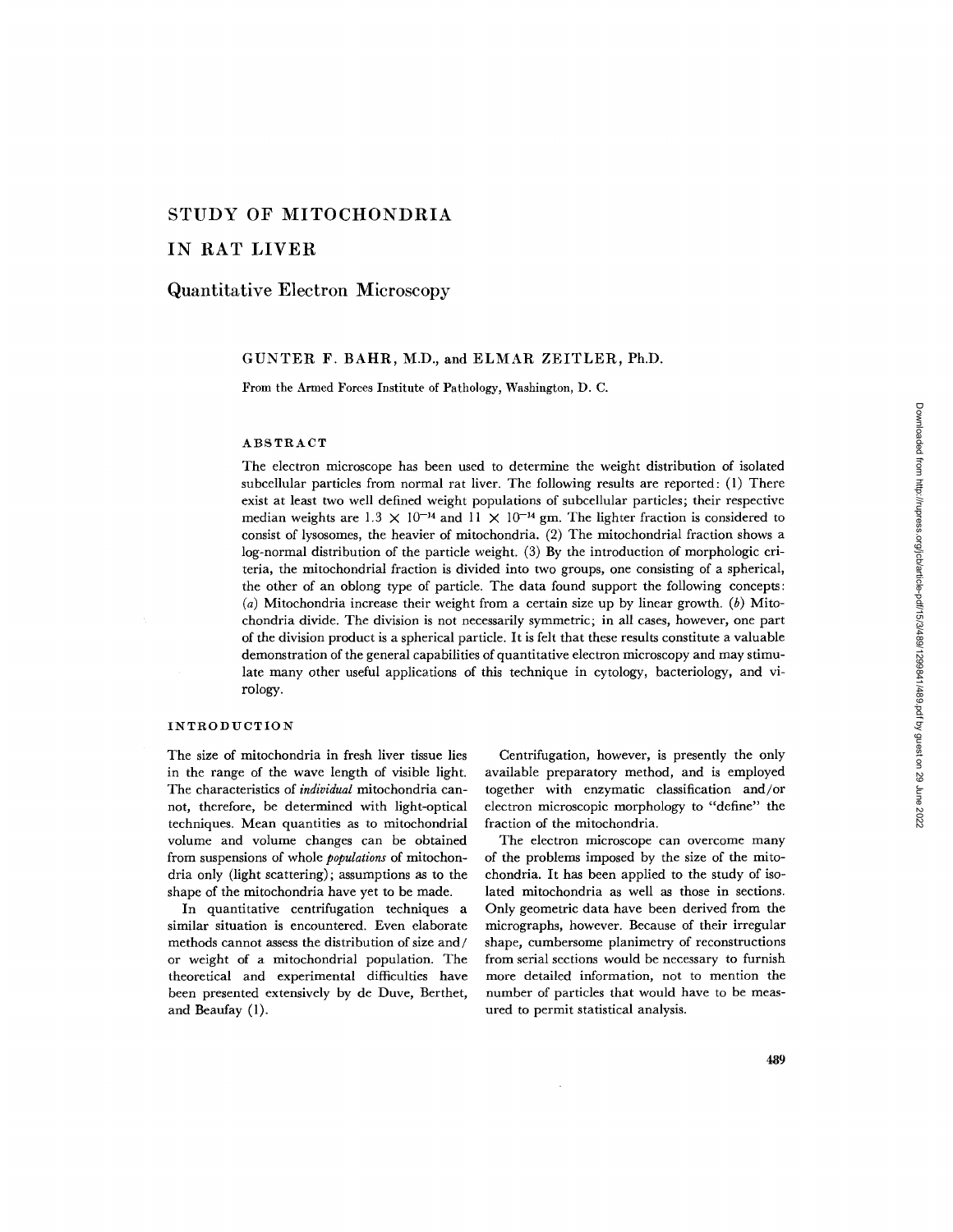A new procedure using the electron microscope has been developed and described elsewhere (2) to determine quantitatively the dry weight of small biologic objects in the range from  $10^{-12}$  to  $10^{-18}$  gm. In short, the approach is the following: A biologic object is brought onto a membranecoated grid and photographed in the electron microscope (Fig. 1). The plate is developed and subsequently evaluated in a special photometer (2). The photometric evaluation is based on the fact that, under certain conditions, the photo-

mensions of the granule are to be determined. For the determination of weight alone, neither swelling nor shrinkage of the object need be considered, provided that they do not involve loss of substance.

The aim of this paper is to analyze quantitatively the fraction of subcellular particles of rat liver homogenates and at the same time to demonstrate the useful applicability of the electron microscope to physical measurements of small biologic objects.



## FIGURE 1

Scheme of the procedure for quantitative electron microscopy.  $w$ , weight per area;  $W$ , weight;  $T$ , photographic transmission; A, area.

graphic transmission through the micrograph is proportional to the mass per area of the object. Hence, the mean transmission, averaged by transilluminating the entire image area, is an equivalent of the dry mass of the object.

It was not the primary aim of this study to achieve optimal morphologic preservation as is usually the case with electron microscopy of sectioned material, but rather to provide basic data on mitochondria for the numerous biochemists interested in mitochondrial function. Hence, the preparation of the material follows the biochemical line. It is evident that no fixative containing heavy metal could be used, as it would change the weight of the object. The finer morphologic detail is of little concern when the weight and the rough di-

## MATERIALS AND METHODS

#### *Material*

Wistar rats weighing from 250 to 320 gm were used in this study. They were fed commercially prepared food pellets and water *ad libltum.* Groups of six were kept in l- by 2-foot wire cages at a controlled temperature of 24°C. Animals were killed by stunning and bleeding without previous fasting. The livers were quickly excised and droppcd into cold sucrose, where they remained for at least 5 minutes to insure thorough cooling of the organ. For the isolation of normal mitochondria 0.44 M sucrose was used (Merck low-residue sucrose). It was decided to use this sucrose concentration because practically all of the enormous amount of biochemical work has been carried out with either 0.25 M (the so-called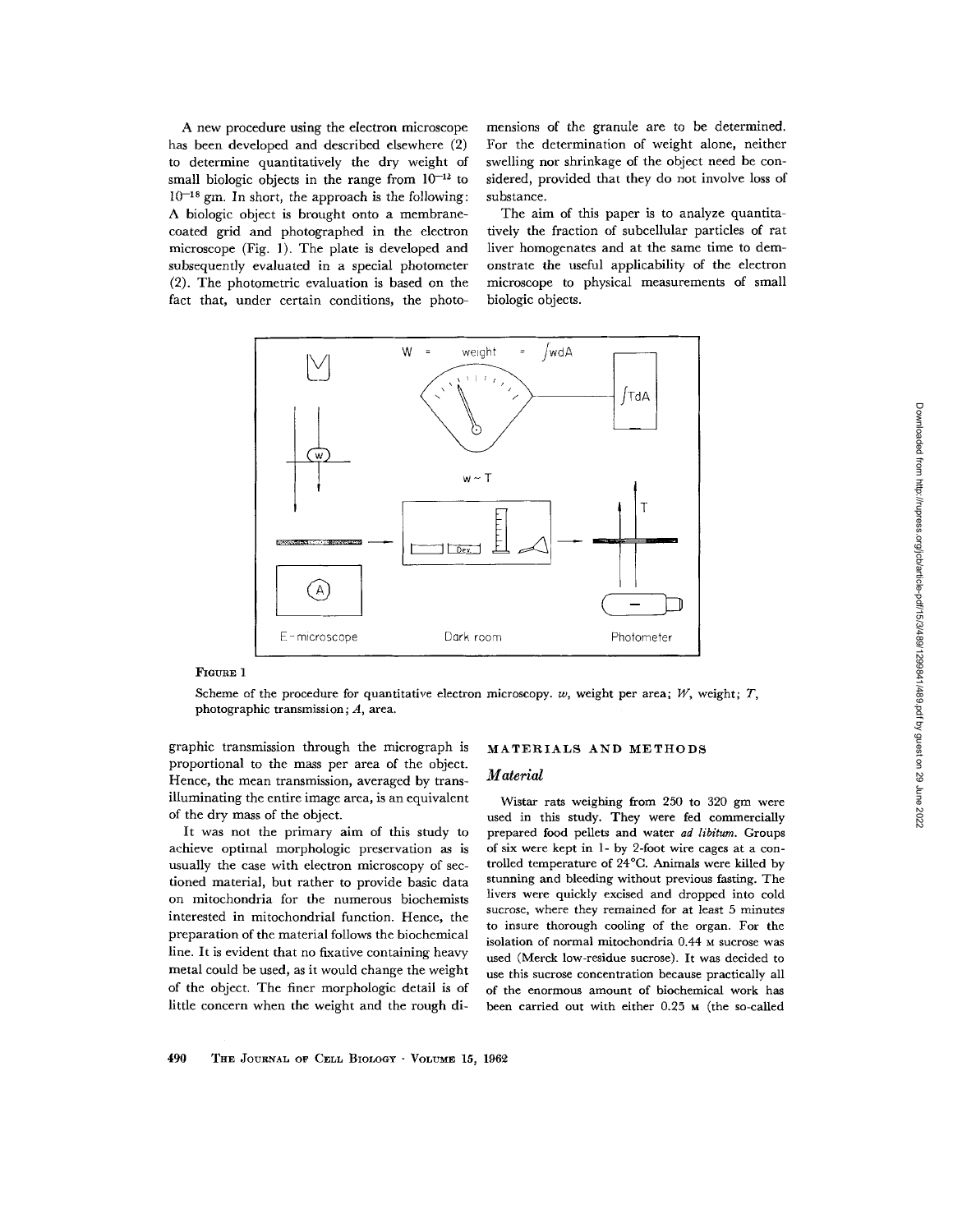"isotonic") or 0.44 M sucrose. The latter concentration has frequently been used since Witter, Watson, and Cottone (3) reported a good preservation of mitochondria without change in their enzymatic activity. They found that further increase of sucrose concentration to 0.88 M entailed "morphological alterations ascribable to dehydration" and "alteration in enzymatic activity."

After cooling, the liver was blotted, weighed, finely minced with scissors, and homogenized (1,000 RPM/5 minutes with a Teflon pestle-glass homogenizer). About 10 gm of liver homogenate was diluted with sucrose to 80 ml. All preparations were carried out in a cold room at 0°C. The temperature of the homogenates at no time exceeded  $+3^{\circ}$ C. Centrifugations were carried out in a Spinco Model L centrifuge, with rotor no. 30. The following simple centrifugation scheme was adopted (after a considerable number of trial runs had demonstrated the complete separation of nuclei and whole cells as well as the ribonucleoprotein fraction from the homogenate): Spin at 3,000 RPM/10 minutes (790g at 7.8 cm  $R_{av}$ ); resuspend, 2,000 RPM/10 minutes  $(350g$  at 7.8 cm  $R_{av}$ ; resuspend again, 2,000 RPM/10 minutes (350g) at 7.8 cm  $R_{av}$ ; discard pellet (nuclear); pool supernatants and spin at  $20,000$  RPM/10 minutes  $(34,800g)$ at 7.8 cm Ray) three times, each time discarding the supernatant and resuspending the pellet in fresh sucrose. After the last run the pellets are combined and resuspended in 5 ml sucrose. This suspension is then mixed with three times its volume of 10 per cent buffered formalin (pH 7.2) and fixed for 20 minutes. Light fixation with formalin has been used since it was found that the surface tension during the drying of unfixed preparations on a Formvar-coated grid crushed the particles.

Small droplets of the fixed suspension are then pipetted onto Formvar-coated copper grids. After standing 2 minutes, the droplets are blotted with the torn edge of filter paper, and after further drying in open air the grids are washed by gently dropping triple-distilled water on them. Again the water is removed by blotting with filter paper. The grids are now ready for electron microscopy.

## *The Preparations*

Homogenization was incomplete in that 18 to 20 per cent of the cells constantly remained unbroken. This was evident from differential counts with a phase contrast microscope of at least 400 free and cellular nuclei in the nuclear pellet. The percentage of unbroken ceils may have been somewhat lower since free nuclei rapidly engorged sucrose and reached a refractive index close to that of 0.44 M sucrose, a

circumstance which made them difficult to discern. On the contrary, whole cells were easy to count since the refractive indices of mitochondria and fat globules in their cytoplasm provided a characteristic appearance. Morphologic evidence was not found that the unbroken cells constitute a particular group of cells. They probably were prevented from rupturing by the buffering effect of previously isolated nuclei, cell membranes, and connective tissue elements as well.

Under phase contrast the freshly isolated cytoplasmic granules appeared as round or elongated bodies freely moving and tumbling in the medium. No clumping was observed. The size ranged from 5  $\mu$  (length of rods) down to the limits of resolution of the phase contrast microscope.

The centrifugation scheme was chosen to separate first the nuclei and whole cells from the homogenate and leave the other cytoplasmic constituents in suspension. A check with the phase microscope confirmed that only a few free mitochondria were found in the nuclear-whole cell pellet. These may well have been released from cells broken during the resuspension of this pellet.

Next, the so-called "mitochondrial fraction," which is the classic material of biochemical studies, was spun down, leaving the so-called microsome fraction in the supernatant. To check the supernatant for the presence of remaining small mitochondria and other cytoplasmic particles in that same size range, it was spun at a higher centrifugation rate, namely, 20,000 RPM/10 minutes (34,800g at 7.8 cm  $R_{\text{av}}$ ). The pinkish pellet, being the heavier part of the classical "microsome fraction," showed little indication of remaining particles in the phase microscope. In the electron microscope, however, numerous spherical or ovoid "electron-opaque bodies" were found (Fig. 2), which could not be considered to be microsomes and which probably had been prevented from sedimenting with the mitochondrial fraction by retention in the maze of microsomal structures. The centrifugation scheme was, therefore, devised to collect the mitochondrial fraction together with this particulate material found at 20,000 RPM, i.e., the mitochondrial fraction and the heavier part of the microsome fraction were spun down together at 20,000 RPM/10 minutes.

The completeness of isolation of all cell granules was assured not only with the light and electron microscope but also with specific staining. The nuclear pellet as well as the granule pellet were treated with the Janus green B stain (4). Any staining observed in the nuclear pellet could be attributed to mitochondria in unbroken cells. The granule pellet to be investigated with quantitative electron microscopy displayed three relatively distinct layers of staining. At the very bottom a few erythrocytes and

<sup>1</sup> Average distance of liquid column from center of centrifuge axis.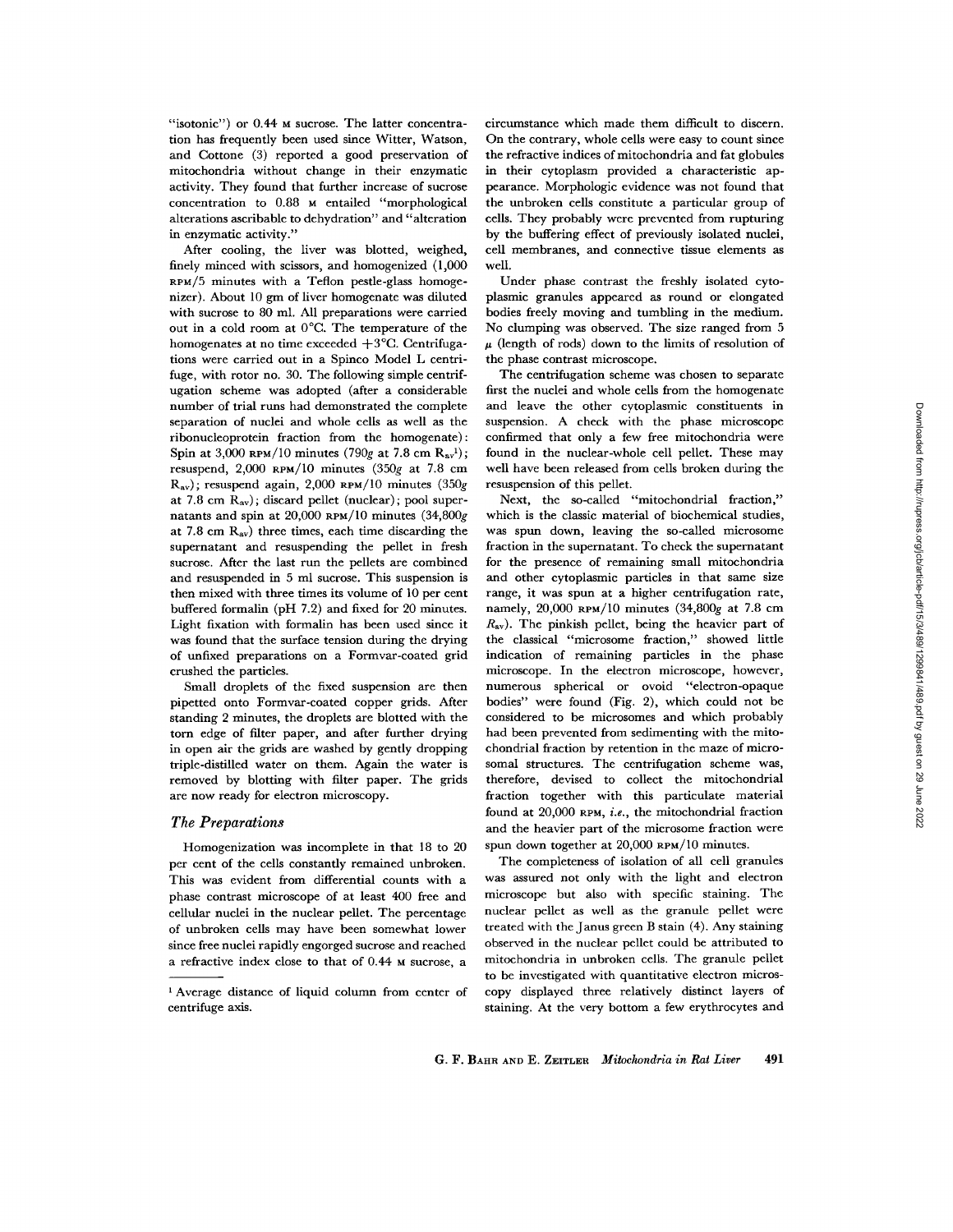

#### FIGURE 2

Electron-opaque bodies (some marked with circles) found in the supernatant after the mitochondrial fraction was spun down at higher centrifugation rate. These particles have been included in the study to avoid arbitrary selective preparation.  $\times$  11,000.

nuclei were associated with a whitish, somewhat transparent accumulation of glycogen. The layer lying on top of the latter appeared dark blue and was identified as the mitochondrial fraction. The uppermost layer showed a gradient of blue color fading to pink at the very top of the pellet. Upon standing, the blue color in the mitochondrial layer and the adjacent parts of the top layer faded and became a brownish grey. The uptake, distribution,

and decolorization of Janus green B were thus further evidence that practically all of the mitochondria were included in the material to be analyzed by quantitative electron microscopy.

Granule pellets were also resuspended in cold 0.44 M sucrose, fixed for 20 minutes in neutral formalin, spun again to a firm pellet, fixed in Dalton's chrome osmium fixative, poststained according to Parsons (11), and embedded in Epon. Fig. 3 shows a thin

#### FIGURE **3**

Section from pellet obtained at 20,000 RPM/10 minutes  $(34,800g$  at 7.8 cm R<sub>ay</sub>). Poststaining according to Parsons (11). The majority of the mitochondria show excellent preservation, a few are slightly swollen. Smaller, chiefly spherical, bodies and "empty" vesicles are seen among the mitochondria.  $\times$  19,000.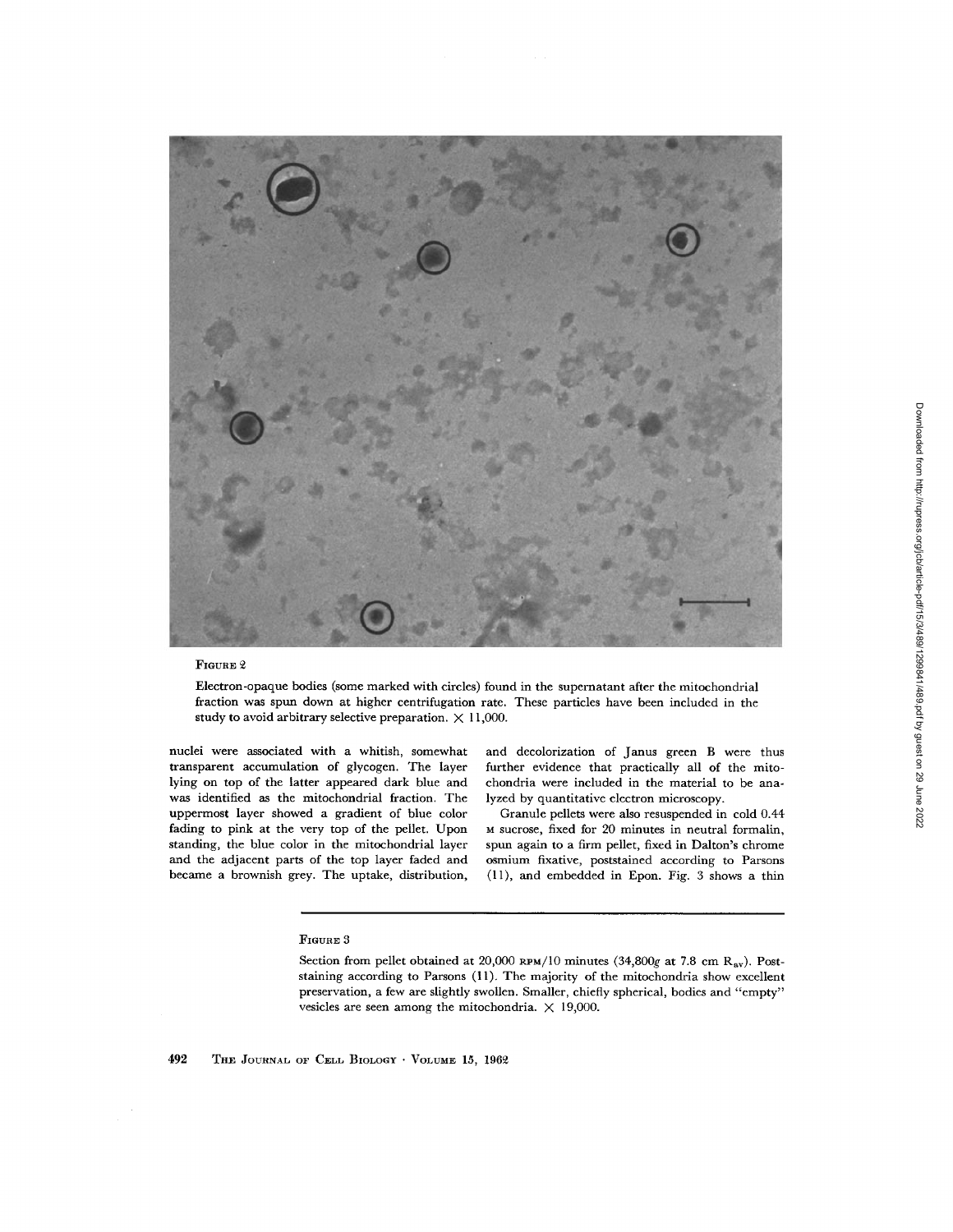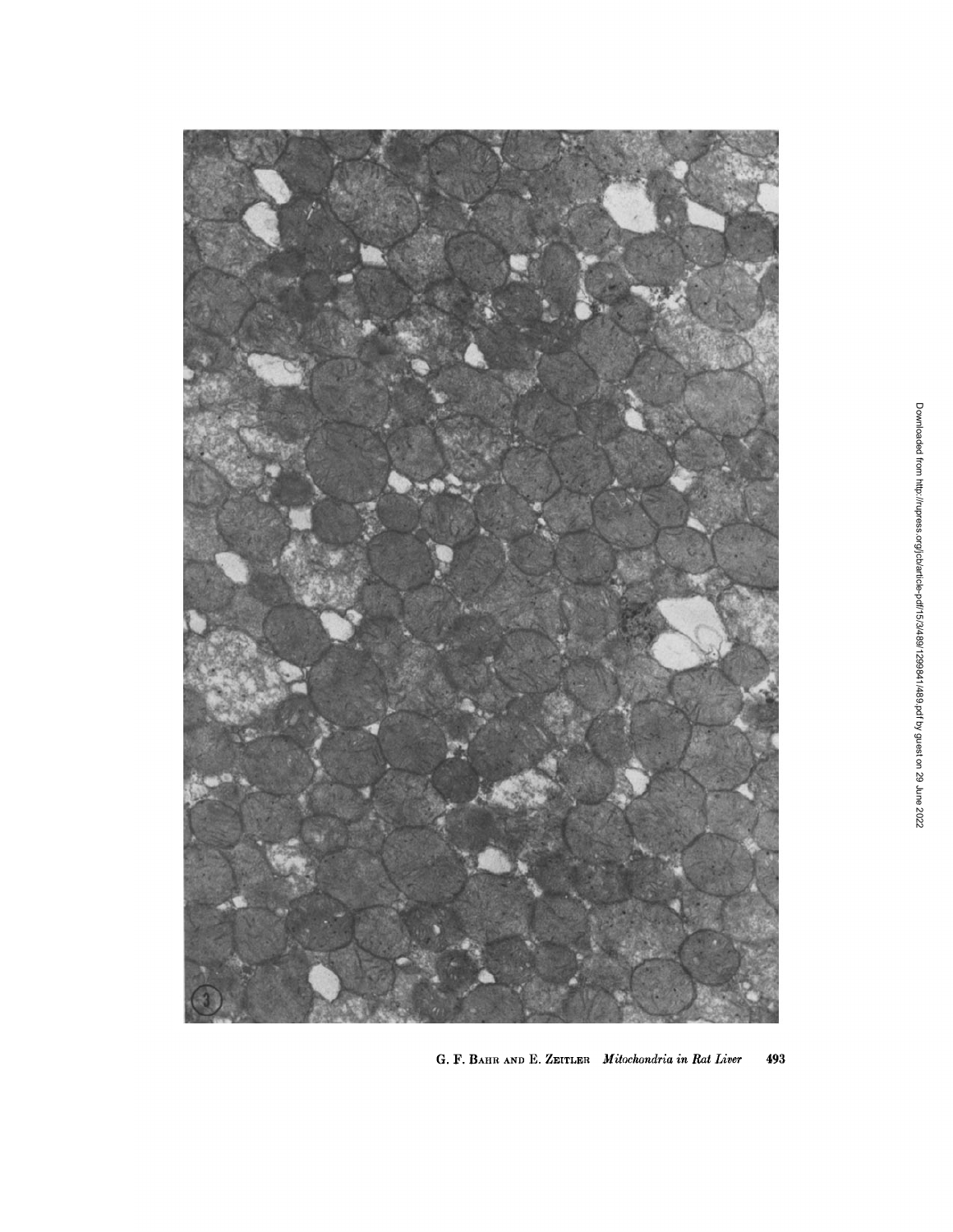of the cell granules collected after the 10-minute centrifugation at 20,000 RPM clearly consists of elements with the well known morphologic characteristics of mitochondria. The degree of preservation is markedly better than that reported by others using similar concentrations of sucrose (3). Fig. 4 is an electron micrograph from a typical formalin-fixed In Fig. 5 the weight distribution of liver particles determined in three normal rats are represented. Each distribution consists of more than 900 particles. It was found that a plot of the integral frequency *(i.e.,* the frequency with which mitochondria occur whose weight is equal to or smaller

RESULTS



## FIGURE 4

Typical preparation of formalin fixed rat liver particle suspension. A few particles are encircled to indicate the principal way of selecting them for measurement.  $\times$  8350.

#### ELECTRON MICROSCOPY

A Siemens electron microscope was used throughout this study. The high voltage was set at 100 kv; objective and condenser apertures of 100  $\mu$  were used.

section of such material, illustrating that the majority

suspension of rat liver particles.

Batches of 12 plates were developed together (5 minutes, Kodak D-72, 1:1, 20°C); each twelfth plate represented a weight standard (latex-sphere preparation). Prints were made from each plate; objects suitablc for measurement wcre marked on the print so that a correlation between individual object and measurement was established. The criteria for the selection of particles for measurement were the following :

- *(a) All* particles on the micrograph being larger than 1 mm (smallest diameter) at an electron microscopic magnification of 20,000 times are measured.
- (b) The particle has to lie singly.
- (c) Obvious debris or objects with uncertain outlines are avoided (Figs. 2, 4).

than a given one) on probability paper with a logarithmic abscissa yields a very clear and informative representation.

The values from the three animals (indicated in the graph as circles, squares, and triangles) coincide very well, especially in the straight-line part of the heavier particles. The more apparent deviations in the distribution of the lighter particles concern, however, only a small percentage of particles. The deviations become more prominent in this form of presentation only since the division of the ordinate for lower percentages is expanded.

The existence of at least two populations (fractions) of particles is indicated by two easily discernible slopes in the plot. This fact becomes very clear if the entire populations depicted in Fig. 5 are grouped in two fractions, one of which consists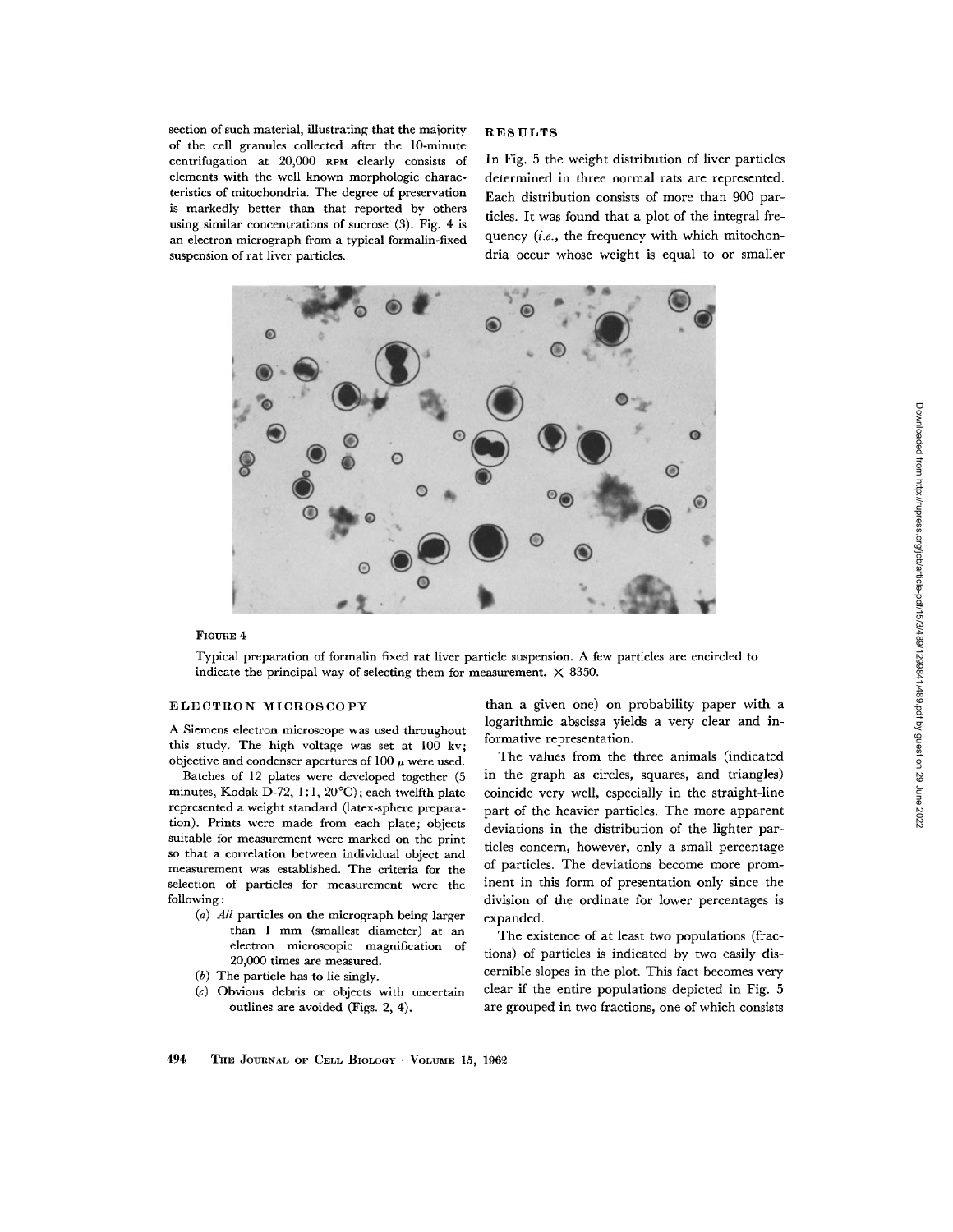of particles lighter, and the other of particles heavier, than  $3 \times 10^{-14}$  gm. This weight was not chosen arbitrarily. Only dividing the population at  $3 \times 10^{-14}$  resulted in one perfectly straight line for the heavier particles of three animals (Fig. 6), indicating that they have a log-normal distribution of weight and constitute a particular fraction. This fraction is considered to consist of mitochon-

are compiled. The median weight<sup>2</sup> of the heavy fraction, for all three animals, lies at around  $11 \times$  $10^{-14}$  gm. These values agree very well with those determined by de Duve *et al.* (1). The median weight of the light fraction is about  $1.3 \times 10^{-14}$  gm, with greater deviations from animal to animal for reasons already mentioned. There is thus a difference of one order of magnitude between the



# FIGURE 5

Weight distribution of the isolated particles. Circles, squares, and triangles signify populations from different animals.  $F$ , integral frequency;  $W$ , weight.

dria, since the bulk of the particles that have been analyzed exhibit indeed the morphologic characteristics of mitochondria (Fig. 3).

The lighter fraction is not so clearly defined, and other experiments (starvation, partial hepatectomy) show that it is subject to considerable variation. Therefore, the differences from animal to animal in Fig. 6 may be due to small variations in the physiology of their livers. This fraction is correlated to the lysosome fraction of de Duve (1) and Novikoff (5). The designation of the lighter fraction as lysosomes, however, is tentative and awaits further (enzymatic) studies to test this suggestion. A still smaller population of particles can be isolated in this way, but the significance of this is yet unknown.

two fractions. The identity of the heavy fractions from three animals is confirmed by nearly equal standard deviation values  $\sigma$  of 0.21. It should be pointed out that this standard deviation is related to the logarithm of the weight; it means that 68 per cent of the particles of the heavy fraction have a weight that lies within the limits of 6.8 to 17.8  $\times$  $10<sup>-14</sup>$  gm. For the light fraction root-mean-square values have not been calculated because a certain heterogeneity cannot be excluded. The heavy fraction-the mitochondria-represent roughly 80 per cent by number of the entire population. The following will deal with this fraction only.

The heavy fraction is characterized by its very uniform log-normal distribution, which varies

In Table I the characteristics of both fractions

<sup>2</sup> See Appendix.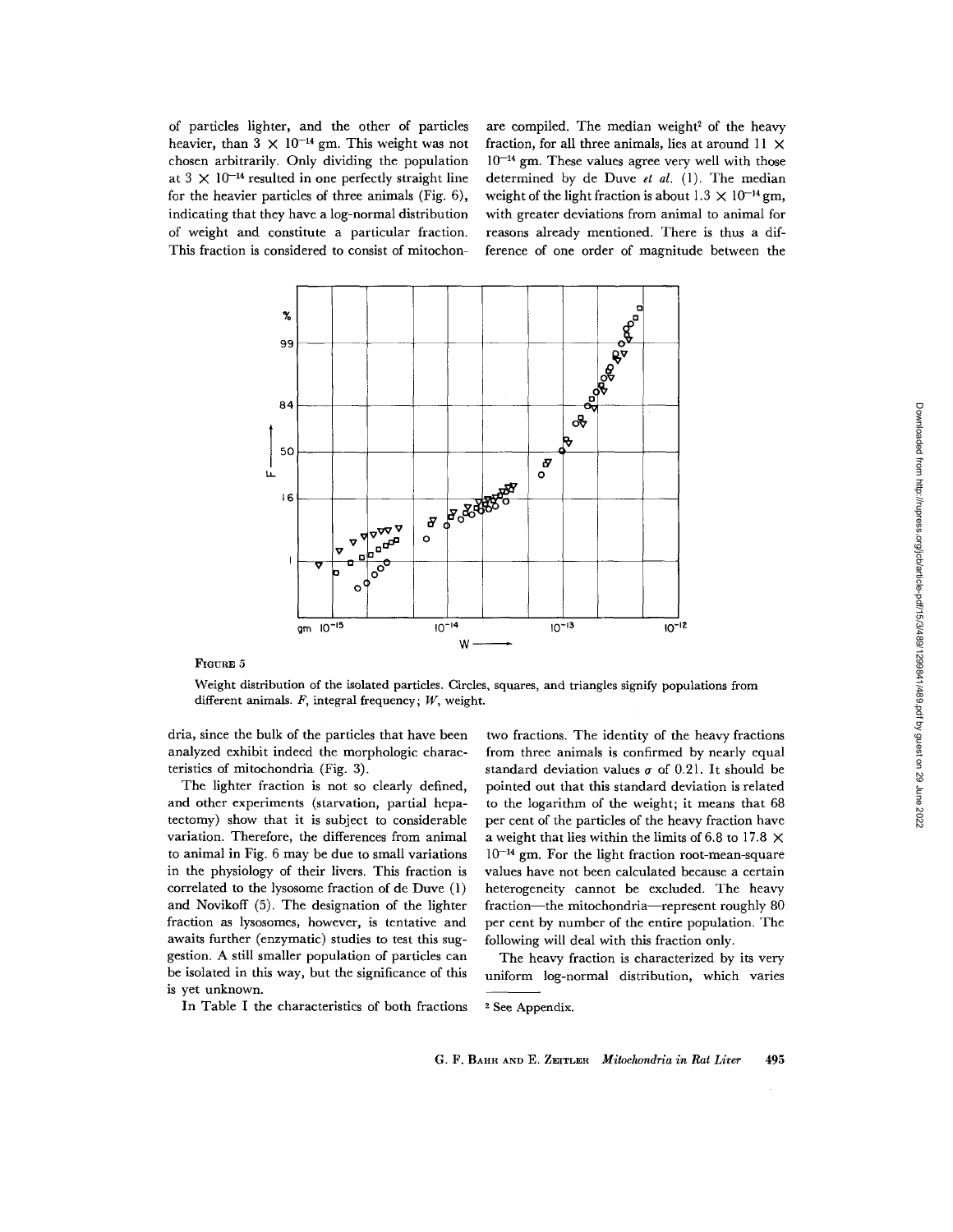little from animal to animal. In biologic material a log-normal distribution is generally found, for the simple reason that the occurrence of the value "zero" for fundamental characteristics such as weight or size must be zero. This basic requisite is fulfilled *per se* by the log-normal distribution, whereas the normal distribution yields finite occurrences even for the variable being zero.

the heavy fraction contain more information than just their weight. If a new fundamental parameter is introduced, namely, the geometric appearance, two fractions with almost equal occurrence are found. One consists of round particles while the other is characterized by oblong particles.

The electron mierographs of the particles of

In Fig. 7, examples of these two forms have been mounted together and demonstrate that they can clearly be distinguished. The distributions re-



# FIGURE 6

Separation of populations from Fig. 5 into a heavy and a light fraction. The heavy fraction shows a distinct log-normal distribution (straight line) and is referred to as the mitochondrial fraction.

| Animal                               | ı                                                     | 2     | 3     |
|--------------------------------------|-------------------------------------------------------|-------|-------|
| Weight of animal (gm)                | 258.1                                                 | 272.0 | 252   |
| Weight of liver (gm)                 | 10.1                                                  | 12.1  | 10.0  |
| Particles measured                   | 1051                                                  | 906   | 924   |
|                                      | Heavy Fraction $> 3 \times 10^{-14}$ gm               |       |       |
| Per cent                             | 87                                                    | 77    | 80    |
| Median weight $(\times 10^{-14}$ gm) | 10.1                                                  | 11.7  | 10.7  |
| $\sigma$ (log W)                     | 0.214                                                 | 0.217 | 0.206 |
|                                      | Light Fraction $\langle 3 \times 10^{-14} \rangle$ gm |       |       |
| Per cent                             | 13                                                    | 23    | 20    |
| Median weight $(\times 10^{-14}$ gm) | 1.1                                                   | 1.3   | 1.4   |

TABLE I *Quantitative Data on Weight Distribution of Rat Liver Cell Particles* 

## 496 THE JOURNAL OF CELL BIOLOGY · VOLUME 15, 1962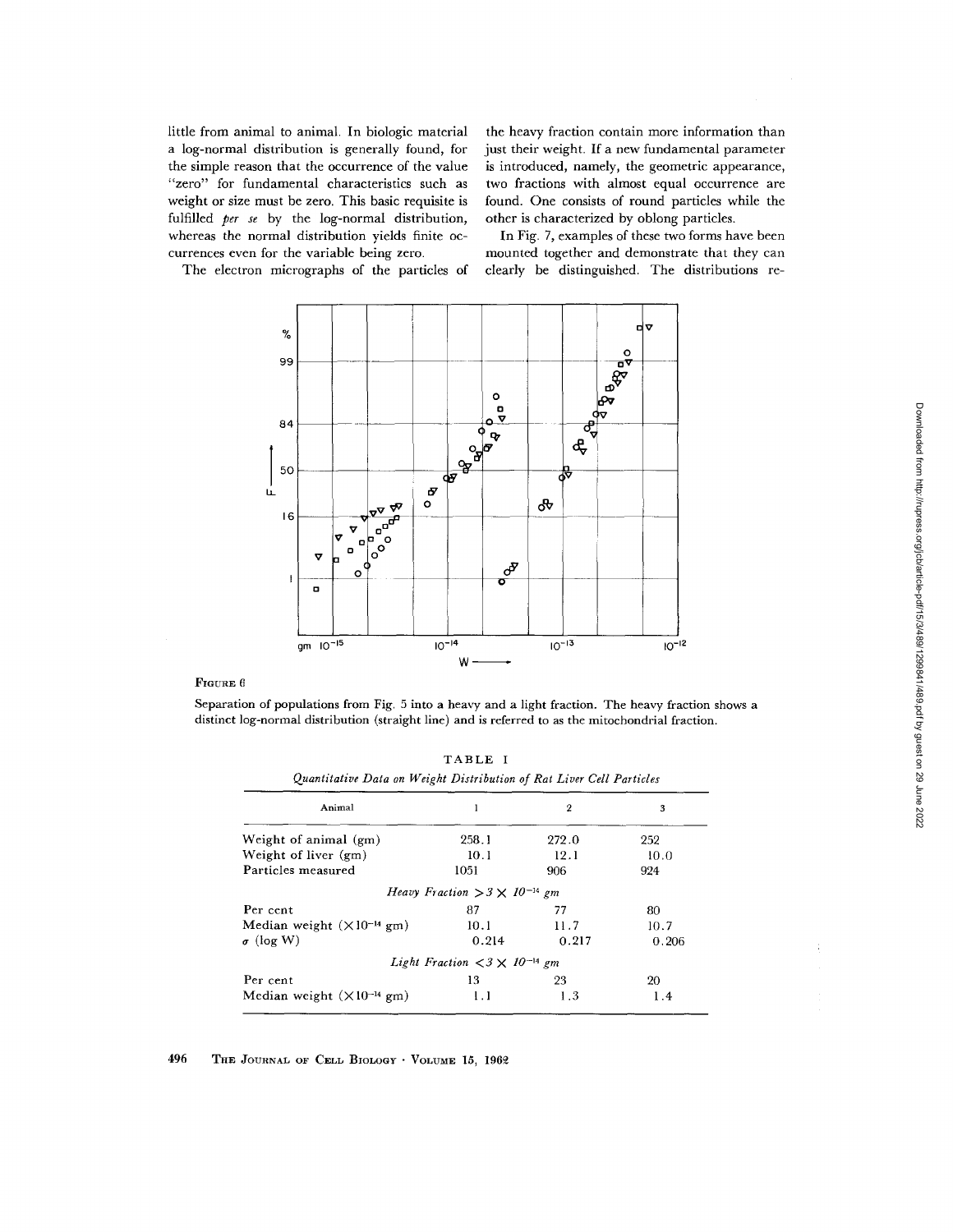

#### FIGURE 7

Examples of the two morphologic types of mitochondria.



FIGURE 8

Weight distribution of the round and the oblong mitochondria. F, integral frequency; W, weight. Open symbols refer to oblong mitochondria. Solid symbols refer to round mitochondria.

sulting from this "morphologic labeling" are represented in Fig. 8. Both fractions show a lognormal distribution of their weight population with almost identical slopes (root-mean-square values). The median weight, however, of the oblong particles, indicated by open symbols in the graph, is for all three rats larger by a factor 1.6 than that of the round particles. The pertinent data are given in Table II.

The length,  $D_1$ , and the width,  $D_2$ , of particles heavier than  $3 \times 10^{-14}$  gm have been measured on the micrograph and correlated to the weight of the individual particle. In the case of round particles both dimensions coincide. In Fig. 9 the logarithms of  $D_1$  and  $D_2$  are plotted versus the logarithms of the weight. The plot shows that mitochondria from a certain weight up are elongated. On the average the smaller axis of the oblong particles is the same as the average diameter of the round mitochondria. Applying the Gaussian method of least squares, a regression line for log  $D_1$  and log W with a slope of 0.89 is found, confirming an axial arrangement of the dry mass in the particle. The correlation coefficient for the variables log  $D_1$  and log W is 0.78, indicating a fairly strong correlation.

The fact that the distribution of the oblong and round particles shows almost identical root-meansquare values excludes the possibility of interpreting the oblong particles as a mere statistical accumulation of two or more round particles. This fact furthermore indicates a principle distribution scheme for the weight of mitochondria through the entire liver regardless of type and location of the respective cell.

All particles that are not round have been described as oblong. Among these oblong particles, however, remarkable morphologic variations have been found and they demand special attention. Examples of the different morphologic types are given in Fig. 10. One type may be described as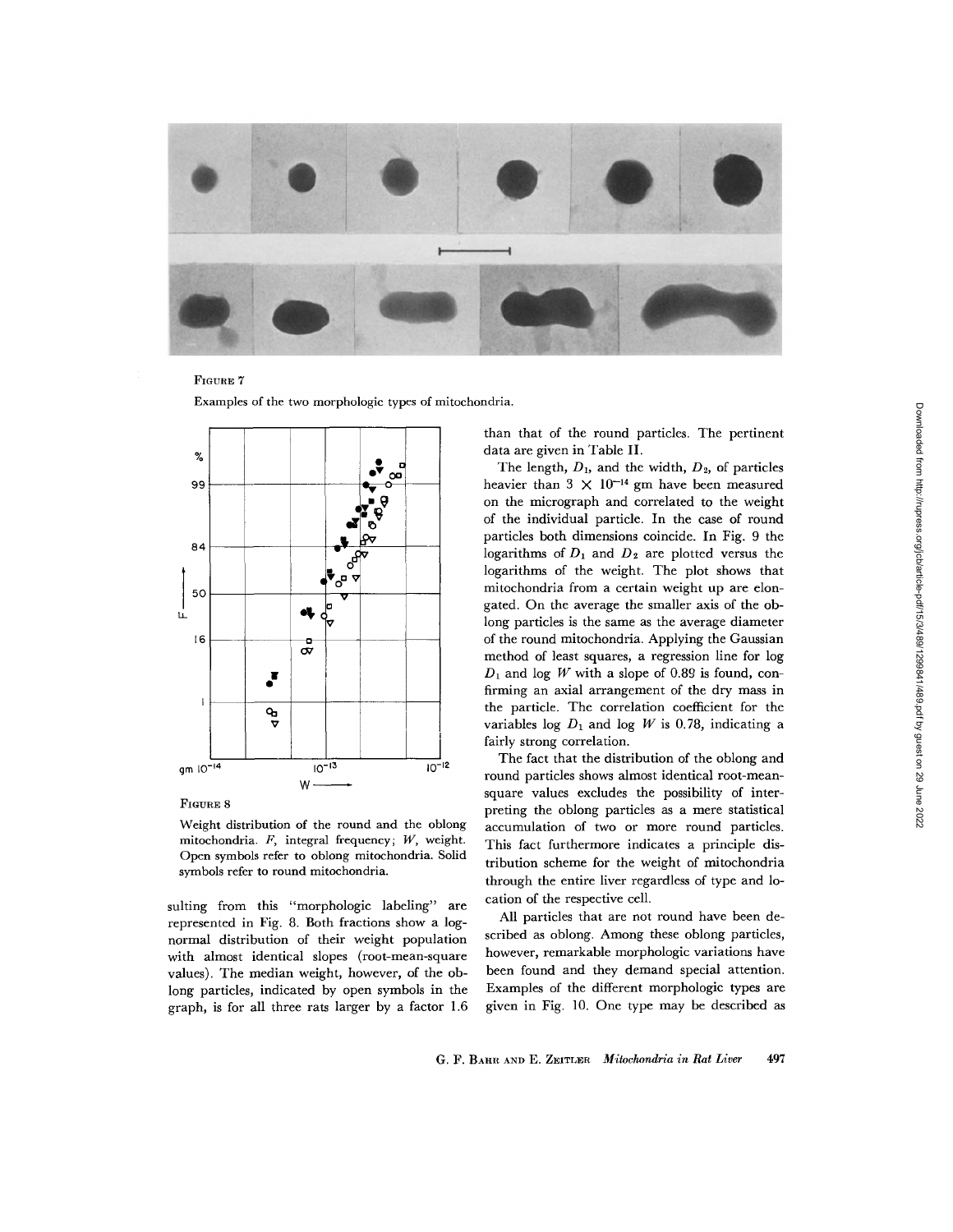dumbbell-shaped  $(A)$  and accounts for 8 per cent of the oblong fraction. Five per cent consist of two closely connected round particles  $(B)$ , which are not simply two individuals lying accidentally together. A third type  $(C)$ , here called compound mitochondrion, consists of an association of a round and an oblong particle. The compound particles of the particles on the membrane-coated specimen grid. Several of these grids were rewashed with the intention of removing any residual sucrose. A comparison of the weight distribution of these two preparations, the normally treated and the rewashed ones, did not show any difference. The conclusion drawn from this experiment was that

TABLE II *Quantitative Data on Weight Distribution of Rat Liver Cell Particles, Applying "Morphologic Labeling"* 

| Animal                                  |        | $\overline{2}$ | 3     |
|-----------------------------------------|--------|----------------|-------|
|                                         | Round  |                |       |
| Particles measured                      | 407    | 339            | 319   |
| Per cent heavy fraction                 | 45     | 49             | 45    |
| Median weight $(\times 10^{-14}$ gm)    | 8.0    | 8.6            | 8.0   |
| $\sigma$ (log W)                        | 0.201  | 0.214          | 0.200 |
|                                         | Oblong |                |       |
| Particles measured                      | 500    | 353            | 399   |
| Per cent heavy fraction                 | 55     | 51             | 55    |
| Median weight $(\times 10^{-14}$ gm)    | 12.1   | 14.4           | 12.5  |
| $\sigma$ (log W)                        | 0.221  | 0.221          | 0.206 |
| Ratio of median weights<br>oblong/round | 1.54   | 1.68           | 1.57  |

occur with a frequency of 7 per cent. Various intermediate forms of these three types are found.

# *Influence of the Sucrose Concentration*

The concentration of sucrose in the isolation medium was suspected of influencing the results of weight determination in two respects: (a) The amount of sucrose remaining in or on the isolated particles could alter their true dry weight in proportion to the sucrose concentration.  $(b)$  The different tonicities might influence the shape of the particles.

To clarify these points, preparations of mitochondria from homogenates in four different sucrose molarities---namely,  $0.125$   $M$ ,  $0.25$   $M$ . 0.44  $\mu$ , and 0.88  $\mu$ —were prepared. In the centrifugation procedures the specific gravity and viscosity of the different molarities have been taken into consideration.

To study the first point, mitochondria were isolated in the rather viscous 0.88 M sucrose and processed for quantitative electron microscopy as described above. This involves one gentle washing

the preparation technique used leaves only a small amount, if any, of sucrose beyond the sensitivity of the electron microscopic weight determination and it is therefore immaterial.

In order to consider the second point, the ratio of round to oblong particles was determined at three different sucrose concentrations (0.125, 0.250, 0.44  $\mu$ ). In all three cases the same ratio of both types was found on the micrographs, which indicated that the shape of the dried mitochondria is not simply a consequence of the tonicity of the isolation medium.

In the high concentration of 0.88 M sucrose, more oblong particles were found. This might have been brought about by the centrifugation procedure, which had been altered with respect to the increased viscosity only but not with respect to a possible shrinkage of the particles in the hypertonic medium. An extensive study on the effect of the isolation media is under way. It is felt, however, that the lack of a final clarification of this general problem does not restrict the aim of this paper.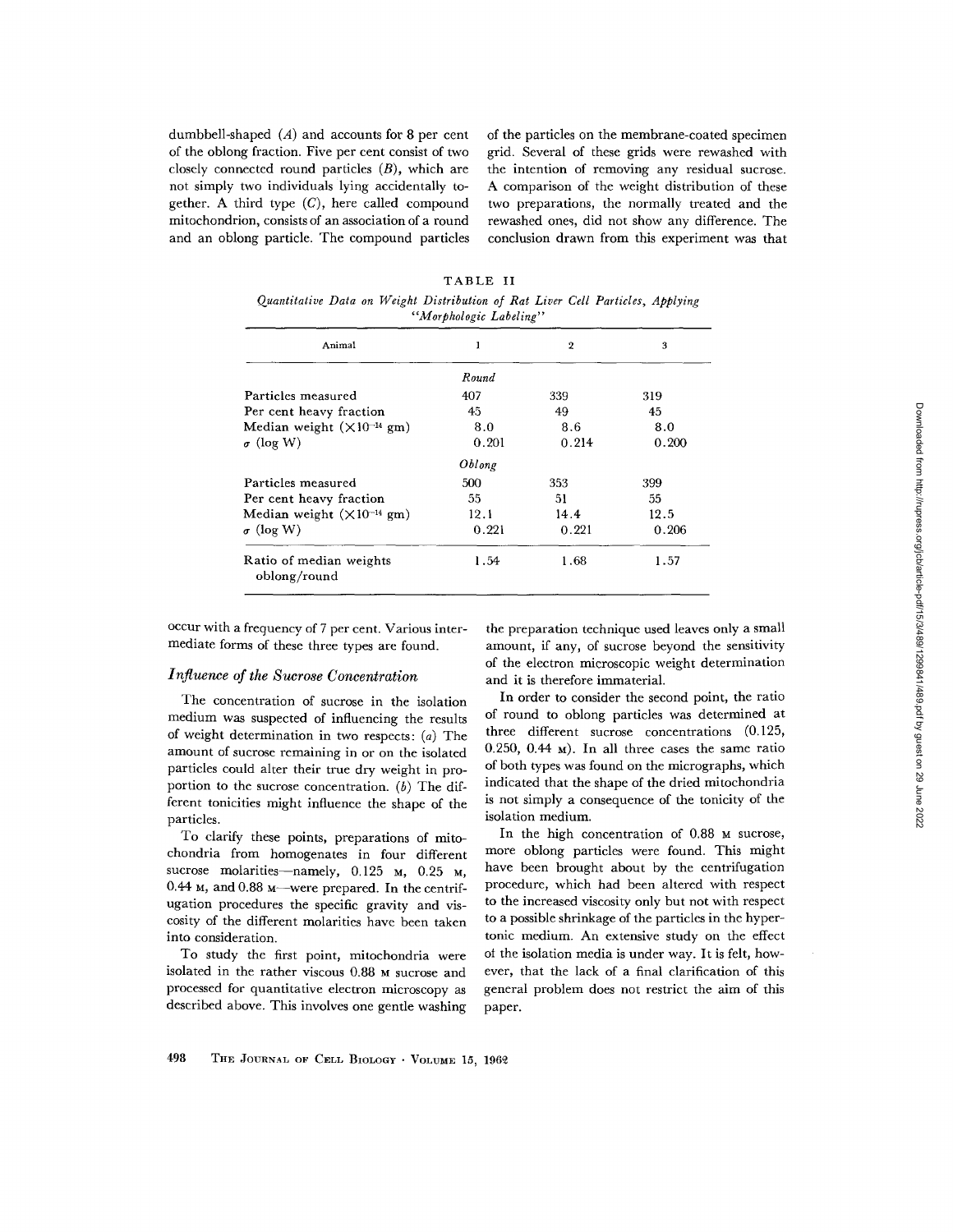# DISCUSSION

The determination of weight distribution involves errors inherent in the photometric procedure itself. It was found (2) that these errors were in the order of magnitude of  $\pm 8$  per cent. The inaccuracy of the median weights reported in this paper is merely a statistical error. Since in

The quantitative data as to weight and morphology of isolated liver granules obtained during this first application of quantitative electron microscopy to a biologic problem demonstrate the capabilities of this method. They provide also ample ground for reconsidering the problem of growth



# FIGURE 9

Correlation between weight of mitochondria and their geometric dimensions. (For the sake of clarity only 50 measurements are shown.)  $D_1$ , length;  $D_2$ , width.

all instances more than 500 particles were measured, errors in the median weights are of the order of  $(500)^{-1/2}$  =  $\pm 4.5$  per cent. The total error of the weight-determining procedure, being the geometric sum of the individual errors, remains under  $\pm 10$  per cent.

Errors in the determination of particle diameters are of the order of  $\pm 10$  per cent. It did not seem reasonable to improve the accuracy of the measurements since the oblong particles often have irregular shape, making it difficult to define the dimensions.

and multiplication of mitochondria. Practically all possible modes of increasing the mass and/or number of mitochondria have been advanced as theories. Evidence in favor of each has been reported. Recently Novikoff (6) has critically reviewed these questions, and it appears that there is not sufficient evidence available for any theory. There is, however, enough incentive to consider carefully all possible ways of mitochondrial replication, since on the one hand compelling evidence for the presence of RNA in mitochondria has been brought forward (7, 8), and on the other hand it has been shown that mitochondria may be one of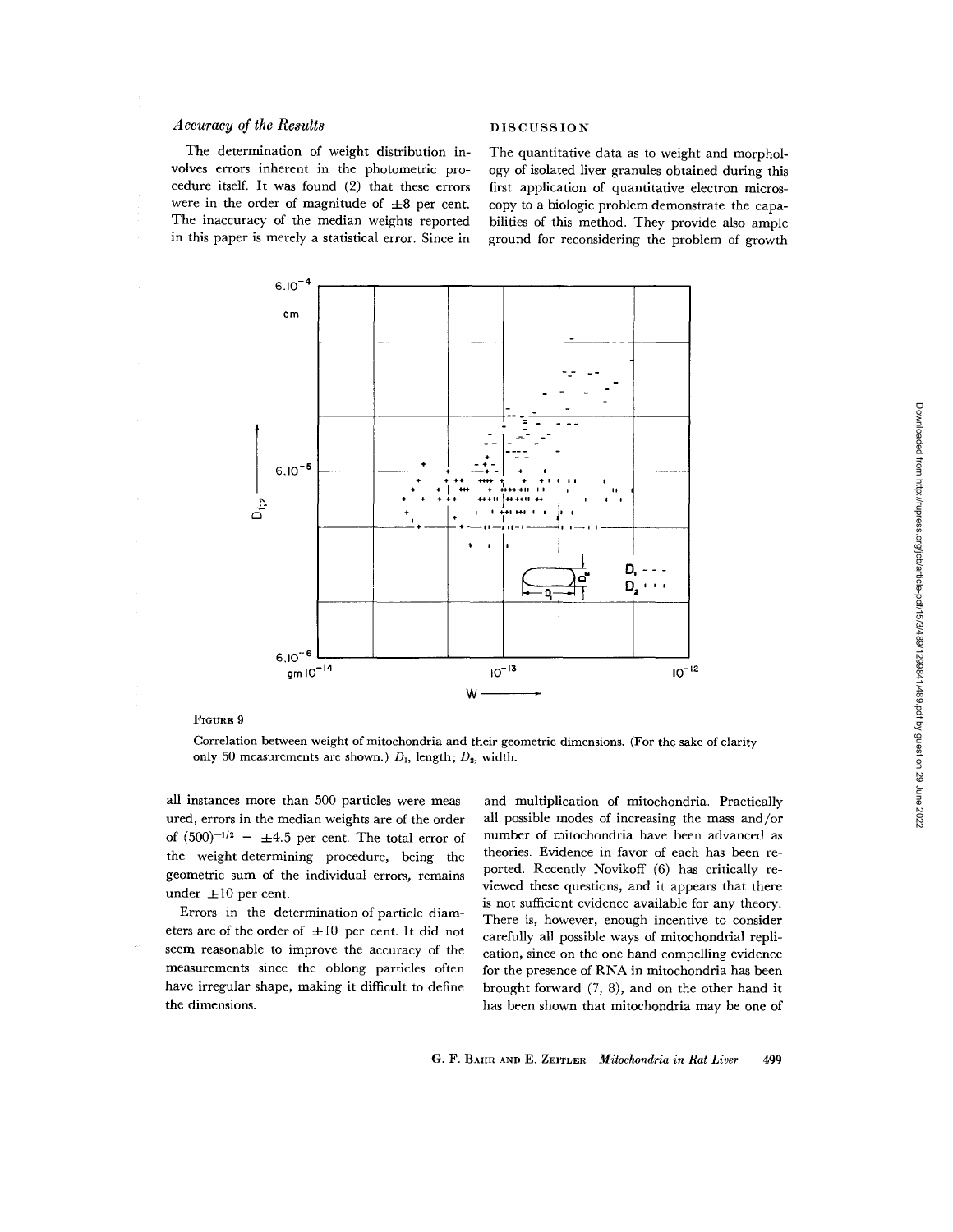the possible carriers of non-chromosomal heredity (9).

Although the data obtained during this study do not prove the division of mitochondria, they-of all possibilities-can most easily be brought into agreement with the concept that mitochondria divide. In the first place, the heavier median weight of oblong mitochondria suggests that insphere persists. Finally a separation of rod and sphere takes place with some protein strands still holding them together. The association of a sphere with a rod is not an artifact; often their connection is broad and substantial. In most cases the sphere is joined with the end of the rod, but attachment to any other point of the rod has been observed. All possible divisions of mitochondria are thought



#### FIGURE 10

Variations in morphologic types of oblong particles: A, dumbbell-shaped particle; B, closely connected round particles; C, compound particles. Arrow indicates direction of two suggested cycles of hypothetic mitochondrial division. The reality probably lies between these two extreme circles.

crease of their mass from a certain size up produces linear growth. This leads to a duplication of mass, upon which division may occur. In the second place, there is morphologic support for this concept of mitochondrial growth and division.

In Fig. 10 two cycles of possible divisions are mounted together. The inner circle suggests the division of an oblong mitochondrion passing through a dumb-bell shape into two spheres in a symmetric fashion. The outer circle proposes a division in an extremely asymmetric way. A round particle assumes a club-shaped appearance. The rod extends increasingly while the original to occur between the two extreme cycles of division, symmetric or asymmetric.

In the case of compound mitochondria it is not unequivocally clear whether the rod sprouts from the sphere or the sphere is pinched off from the rod. Whatever the mode of origin, however, the existence of prominently dense spheres may hint an essential role in the propagation of a structural template.

The finding that the weights of the individuals in the two particle populations are following a log-normal distribution is not particularly sur